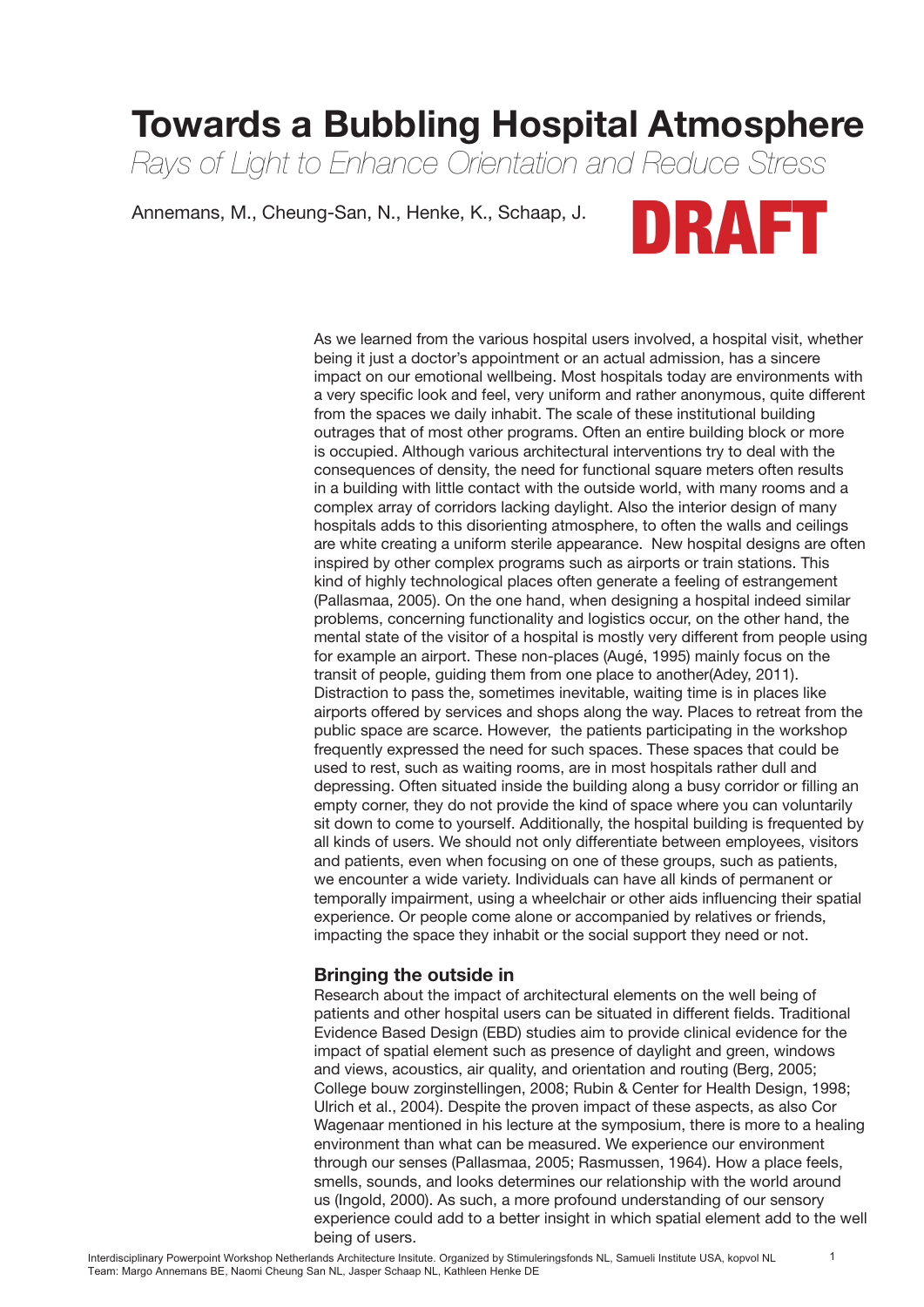An important element that lacks in a traditional hospital environment and closely relates to all three fields mentioned above is the relation from within the building to the outside world. This relationship consists of different elements. A view through a window influences patients recovery from surgery by reducing stress levels (Ulrich, 1984a), a view on (outside) green could reduce use of medicine by providing psychological benefits (Ulrich, 1984b).

Providing an outside reference, improves peoples orientation within the building. As studies on way finding and routing address lack of orientation as an important stressor, providing clues on where one is situated related to the outside environment adds to the reduction of stress. Apart from clues on spatial location, also the orientation in time is an element which is often lost or neglected within the hospital (Annemans et al., 2011). Daylight entering the building gives us an idea of the time of the day and the season. Additionally, rays of light entering the building provide multiple sensory experiences, not only the intensity of the light changes during the day, also the feeling of the sun on the skin or the sound of rain could influence one's state of mind.

#### **The intimacy of being outside**

By opening up the walls of the hospital, we provide patients the opportunity to escape, even for a second, from the distressing environment of the hospital. Currently hospitals consist of a rather uniform set of spaces, freely accessible for patients and visitors. As such they deny their most important users the opportunity to choose between sitting somewhere private or public. Providing choice empowers patients, increases their mental strength and thus adds to their well being.

The bubbles offer a type of additional space, an alteration of the uniform hospital environment that connects them to the outside world. You feel like you are not inside the hospital anymore, but outside. Depending on the moment of the day and the year, the atmosphere in the bubbles can be very diverse, bright daylight during daytime of a starry sky at night. Bright light, or a clear visual relation with the outside, could give the impression of an increased exposure. Although at some place this could be the case (f.e. at ground floor level), in other places this is not necessarily true. Being outside the hospital walls (literally) could also be interpreted as a way of retreating from the clinical environment, a city view by night can be considered very intimate by some. The bubbles do not stand on their own, they are part of the hospital building as a whole. Depending on their size and location they provide a different level of privacy just like other space are more or less private.

The feeling of privacy is closely related to the possible exposure to the people surrounding you. Experiencing the light of the sky on your own can be a very relaxing private experiencing. Moreover, as we learned from the patient we followed, the notion of privacy does not implicate necessarily being on your own. Having a space to retreat with the people close to you can be experienced as very intimate. As long as it is clear that no one outside your comfort zone is watching, a space is considered private. Being outside the hospital will only add to the feeling of escaping the opposed presence of strangers around you.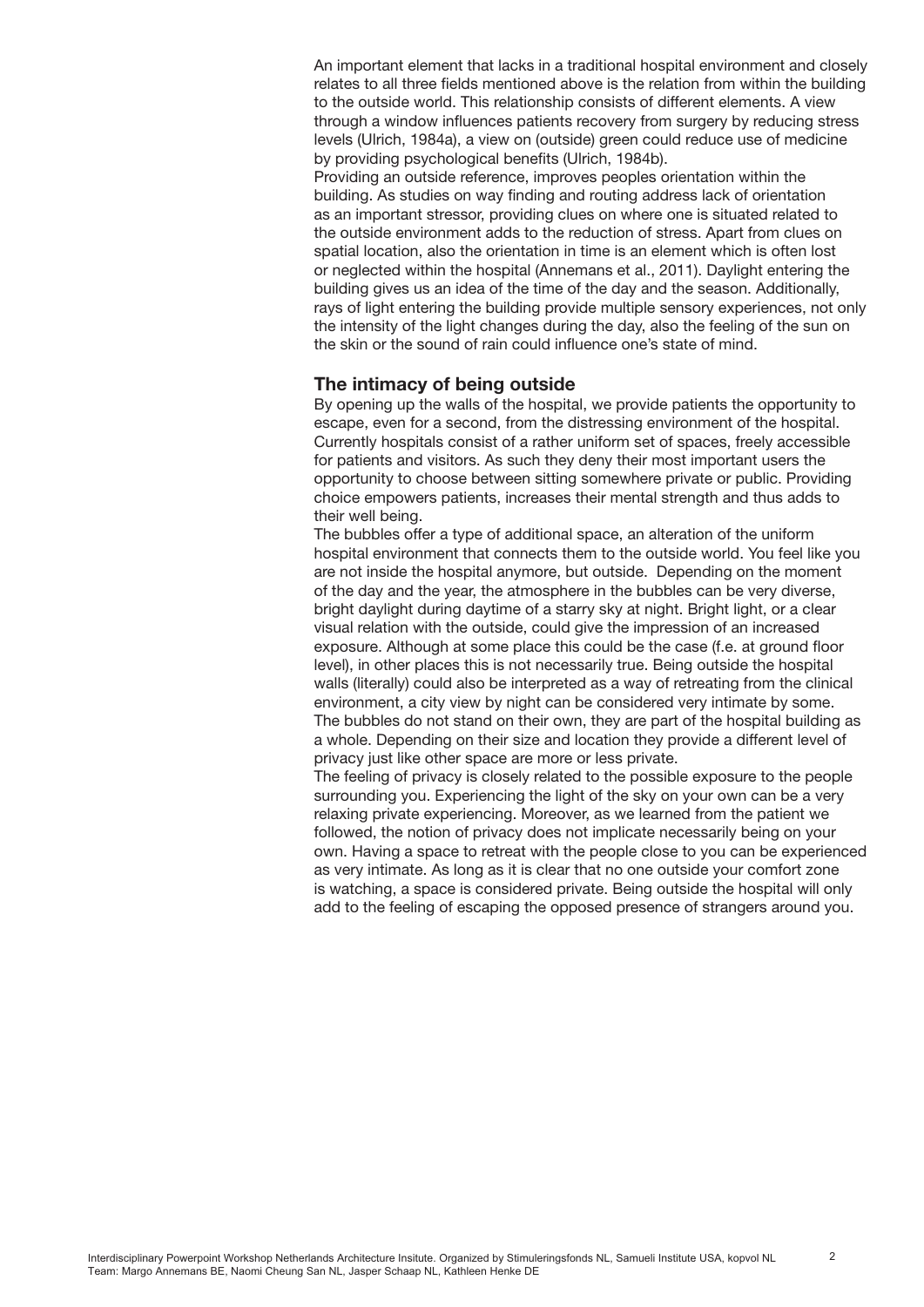

**LACK OF DAYLIGHT DIAGRAM - THE MORE BLUE THE LESS LIGHT ENTERING**

## **Where to relate to the outside world?**

As we aim to reduce patients stress levels, the bubbles should be located at those places where the occurring situations trigger an increased feeling of unease. As mentioned above, lost of orientation in space and time could be an important factor, but also typical settings related to medical processes such as waiting areas or busy transit spaces could increase stress. More concrete places that could need a powerpoint are:

- places which have a lack of orientation (f.e. hallways with lots of corners and turns) > to be measured based on the distance from the last connection to the outside (entrance of exit doors, windows)

- places which have a lack of natural light/daylight/view outside (f.e. waiting rooms inside the building) > to be measured by distance to the outside wall.

- Places which have a lot of traffic of different kinds of people, which can deliver a lot of stress due to crowding.

Obviously the locations of the powerpoints will be different for each hospital building. A hands-on approach towards the hospital, whereby the exact location is only defined after really getting to know the building is essential.





**LACK OF ORIENTATION DIAGRAM - THE MORE PURPLE THE MORE DIFFICULT TO ORIENTATE INSIDE THE BUILDING**

#### **OVERALL DIAGRAM - IDENTIFYING THE POINTS OF PRESSURE**

3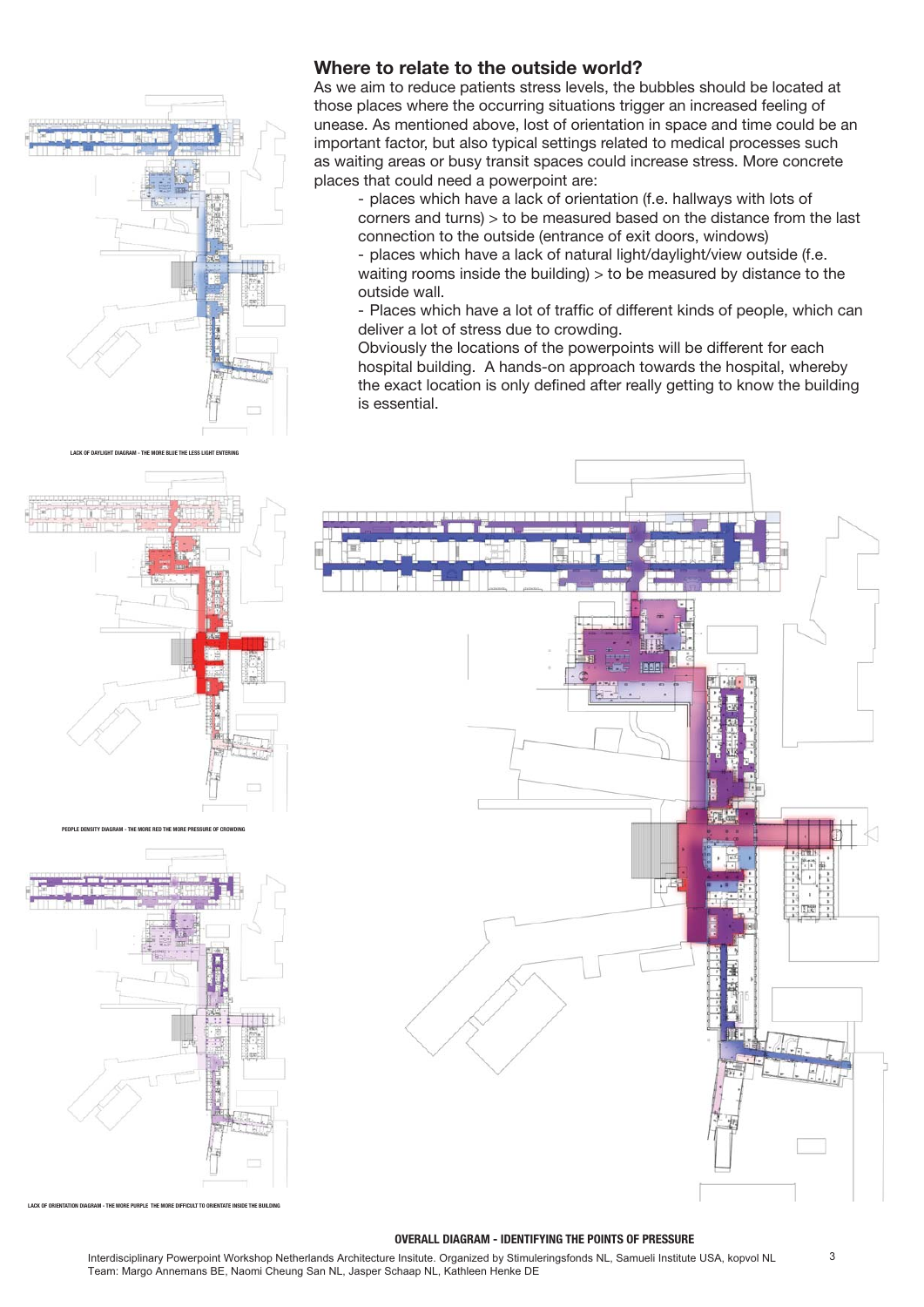

## **PLACING OF POWERPOINTS**

4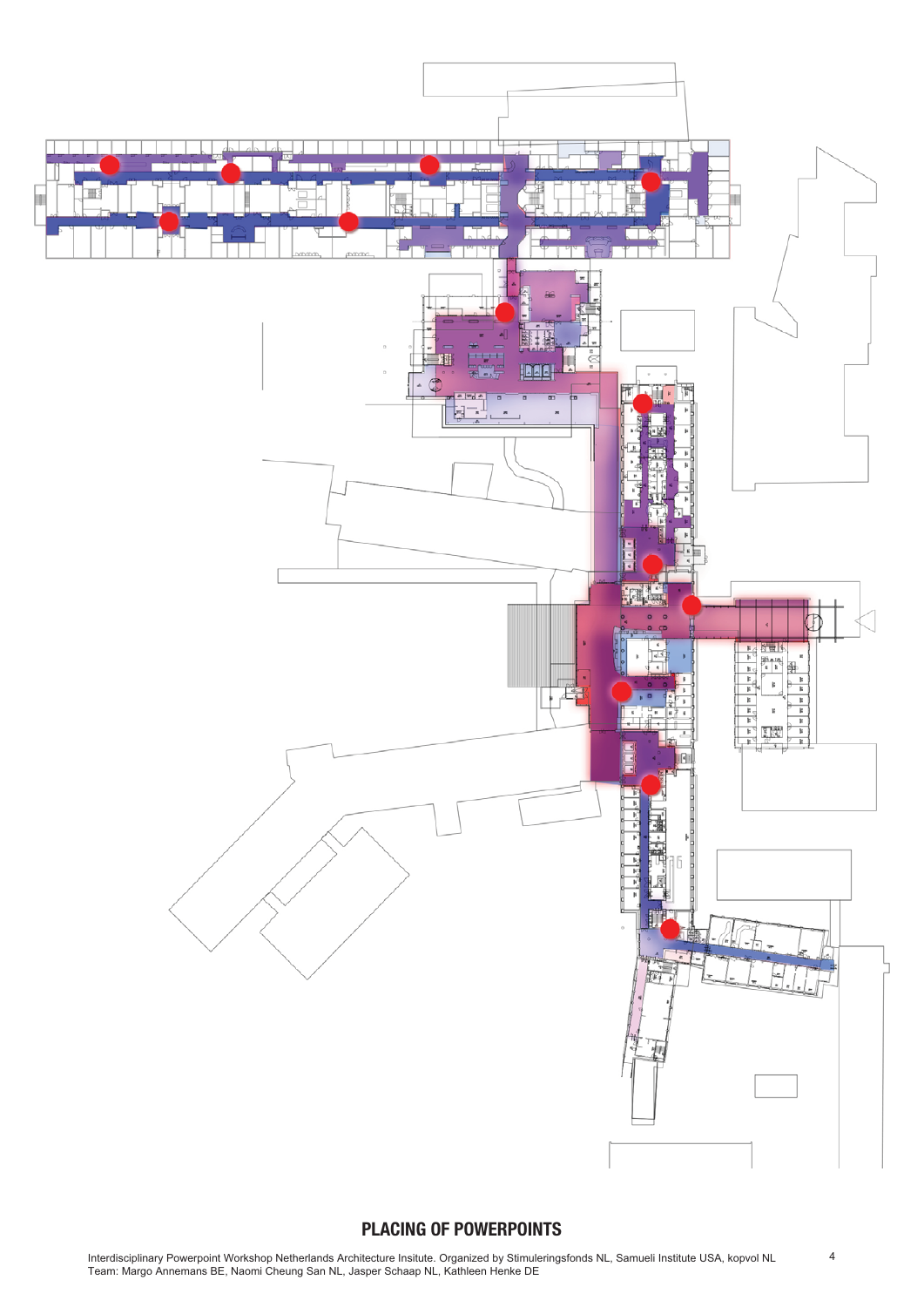#### **How to relate to the outside world?**

The motto for the bubbles is " Bringing the outside in." As said this could relate to different elements of the outside. It could be the view, or the daylight rhythm. Bubbles that actually puncture the outside walls obviously can have a one on one relation with what is happening outside. Here one can feel the sun, enjoy the view and situate oneself in relation to the environment.

To provide the same sensation at a location inside the building, far away from the outer façade, more creative measures should be taken. A projection from the skyline combined with a light intensity according to the time of day and the season could in this case be a possible solution. When the sun is setting outside, the sun is also setting in the bubble, and this changes with the season. At night a starry sky will be projected inside the bubble. In this way the light is dynamic and its intensity at its peak at 12' o clock. A full projection of the (urban) landscape around the hospital, could give people a sense of orientation. However, as we do not want to betray the persons in the bubble as to where in the building they are, deep inside, or close to the façade, the inside bubbles should be clearly a representation and not try to fake an actual view.

*( I am not sure about what we agreed on this part. Is the view in the bubble a representation, or not? I think this is an important discussion. The images I put below are focused on the idea that the view in the bubble corresponds with the outside view.)*



Section of a hospital with bubbles. The view in the bubbles correspond with the view outside.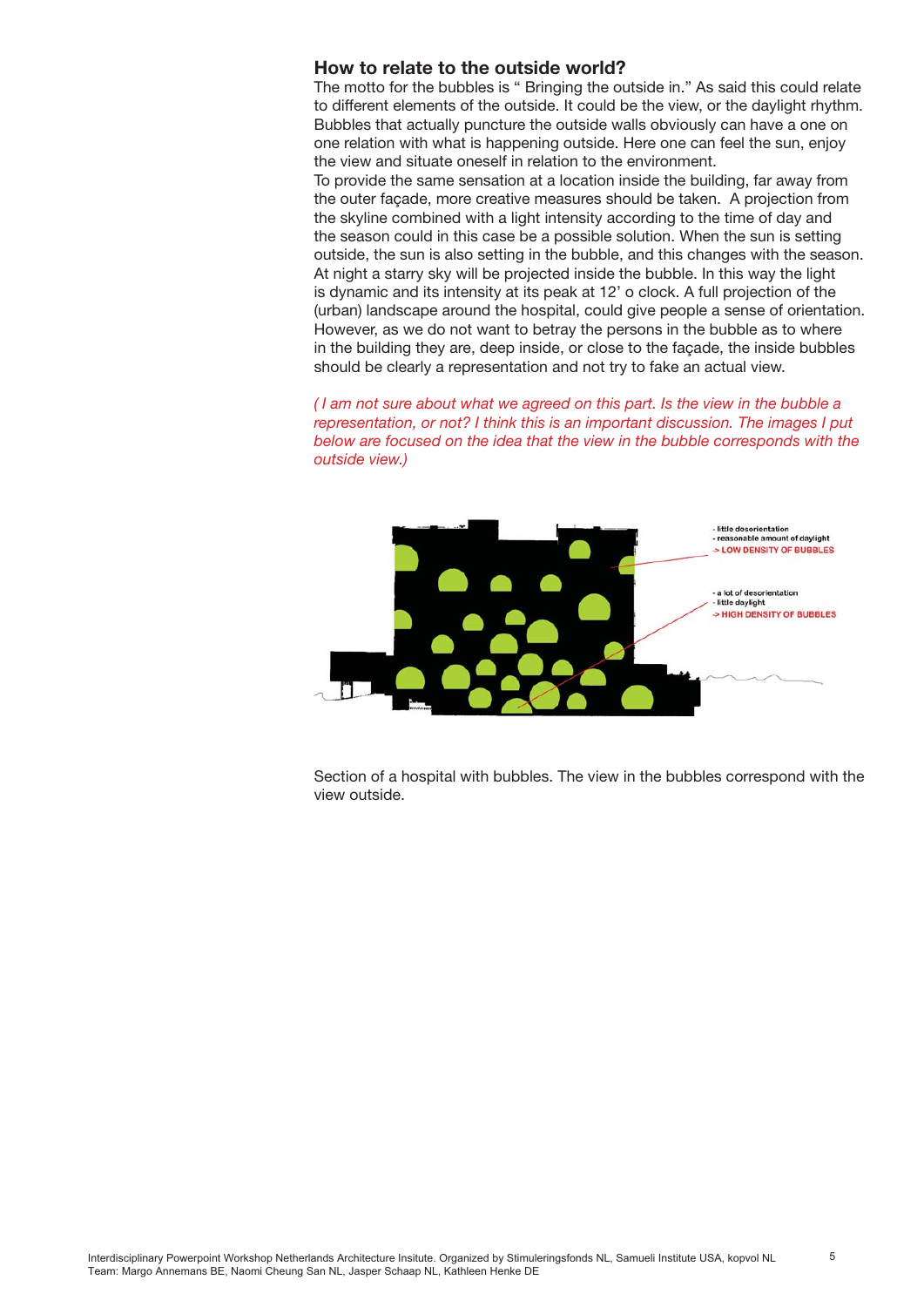









## **Architectural quality and design criteria**

Our original idea as a result of the workshop existed of no more than simple boxes that could be added to the facade of the hospital. From the inside patients could benefit from additional interior spaces with plenty of daylight, from the outside, the hospital would get a more open images, sharing ongoing activities with the outside world. Although these ideas are still valid, the aspired quality shifted towards the provision of a (literal) alteration of the existing architectural environment. Therefore, the bubbles should be clearly different from the existing hospital building in appearance. Shape, size, and materialisation can add to that.

#### Inspiration: Soap bubbles, Source: http://graphics.ucsd.edu/~iman/ SoapBubbles/

#### **Shape**

Whereas traditional hospital spaces follow a stark grid to provide a spatial answer to the functional organisation of the hospital, the form of the bubble should be different. By designing them as organic volumes, they break free from the confined, boxed uniform environment of the surrounding building. Previously we stated that the bubbles inside the building should be suitable for a representative projection of the outside sky(line). This aim can only be achieved if a 360° shape. The sky does not have walls and corners. One could even state that round shapes are more natural, as such holding an implicit reference to more natural creations.

#### **Size**

As we found out from the patient we followed during our workshop, it made a considerable difference that he could experience the whole 'healing process' together with his friends and family. Being alone or together with others strongly influences how one experiences the hospital. Therefore, size and interior organisation of the bubbles should ail to suit different amount of people. By doing so we give people the choice between having a private bubble, and therefore having a private skylight experience, or sharing a bubble to experience it together.

#### **Materialisation**

We could imagine, the bubbles being made out of a polyethylene structure which is put under pressure, and therefore stable. Like the façade of the Munich Allianz arena. With overpressure, we can make sure the bubbles keep consisting of fresh air and are not a source of infection. Making it like this also takes acoustics into account. Things that need to be taken into account into the design of this bubble are further:

#### - sustainable

By creating a light and easy to mount structure, it is just a matter of creating cavities and insert the bubbles, which could be mounted into the existing structure of the hospital without too much alterations.

- Hygienic properties

In materialisation and detailing, the high hygienic properties of the hospital should be taken into account.

- Patient safety is something which should be not underestimated

- Further Technical and Functional requirements, like how are we going to project our environments inside the bubble, is this a LED structure or a Beamed surface. To really create alterations there will be as well the addition of sound. And optionally the sound.

6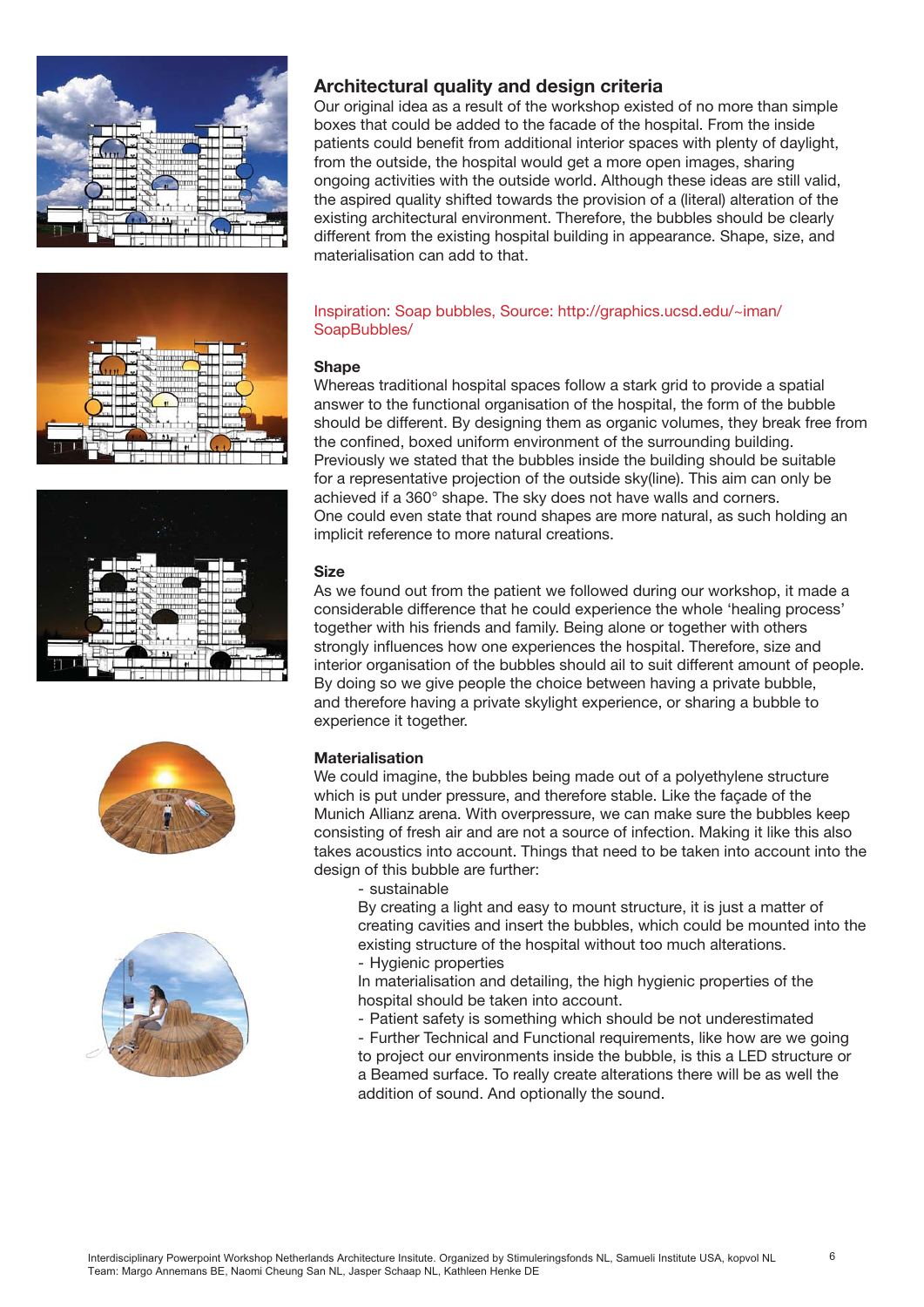#### **Measuring quality**

Given the twofold inspiration for the intervention, both integration aspects proven to have clinical outcomes and sensory rich experiential ones, the assessment as well should focus on both quantitative and qualitative evaluation. Stress reduction in patients could probably be measured by registering blood pressure and heart rates. However, given the entanglement of environmental elements, both spatially and socially, this may not be an easy task. More straightforward will be to register certain easily countable amounts like the number of people using the "bubbles" or the interruptions of staff being asked where one should go. Obviously the success rate of the bubbles will largely depend on their (architectural) quality. Both readability and attractiveness will be key elements for the frequency of use. These too can be analyzed to learn more on which spatial qualities influence a wholesome environment. Focus groups or even ethnographic research, both before and after the intervention, could provide us with more nuanced and rich information, not only generating data on whether but also on how and why the initiative is successful (or not).

#### **Conclusion**

A hospital visit is for many patients a stressful and unpleasant experience. The hospital building itself plays an important role in this perception. The many functions and the complex organisation often result in uniform, disorienting buildings, where, as a patient, you can feel very small and unimportant. Uniform lighting and a labyrinth of corridors, halls, and elevators even reinforce problems of disorientation and unease, causing feelings of stress and anxiety in already vulnerable people.

With the introduction of the bubbles, we would like to introduce an alternative for this uniform environment. As the buildings we know today lack daylight and due to their scale hold many space that lost the relation with the outside world, our intervention would like to bring both back in. We aim to bring the outside in! The bubbles should be seen as the antipode of the rest of the building. Instead of uniform lighting all they long, they reflect the light setting outside, as such providing a constantly changing setting. People are offered the choice to enter a different kind of space, size and interior design can differ. However, what all the bubbles have in common is their organic, round shape, clearly communicating that once you enter you step outside the functional grid of the hospital.

As most hospital spaces are presently not articulated or suitable to retreat, we hope the addition of the bubble could be a start to alter peoples' mindset by providing an alternative to the existing environment.